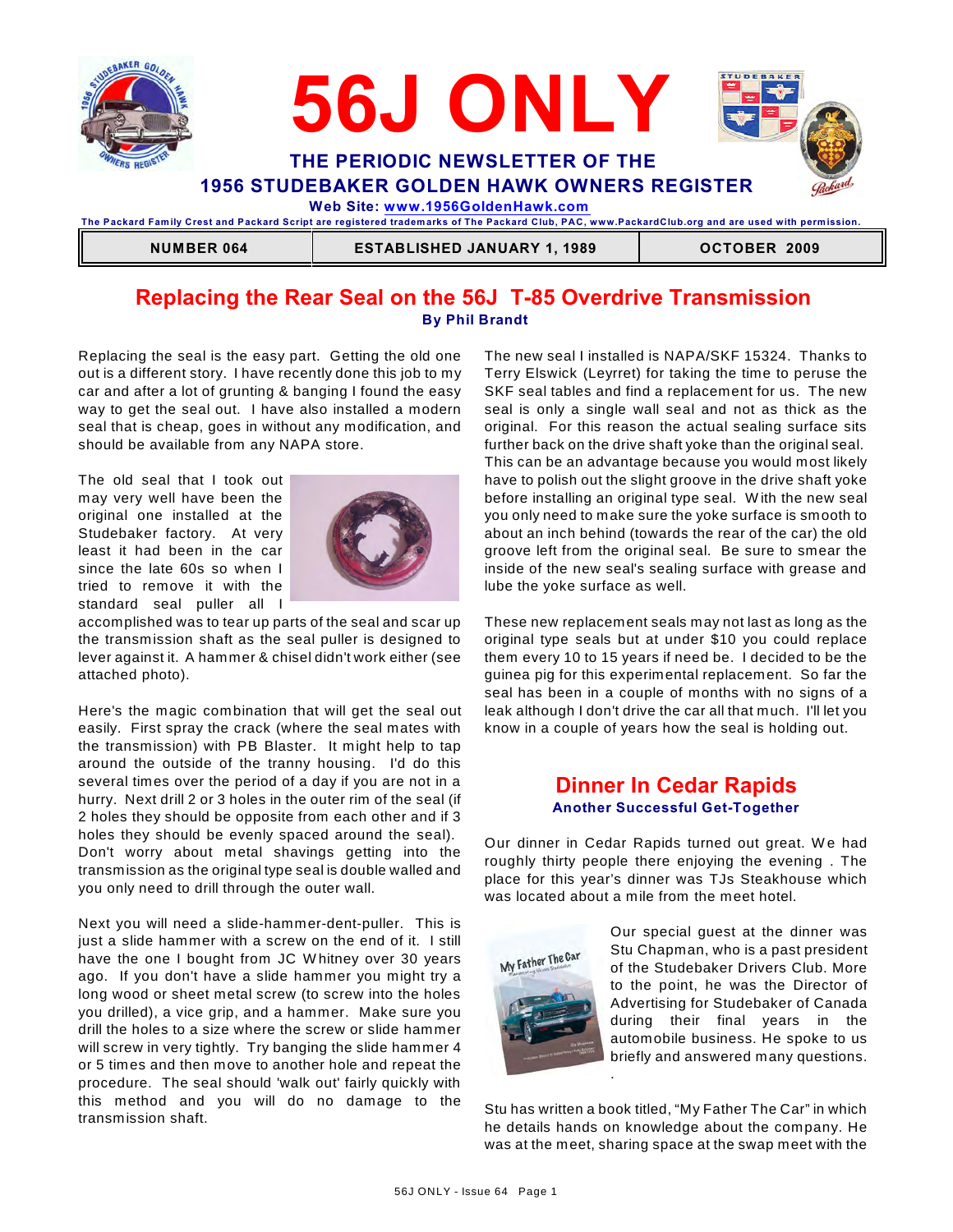Studebaker National Museum. I exchanged Emails with him in September, and he wrote that "W e're at the 300 mark. I signed off on the printer's proof on Saturday, the cover coming this week. If all stays well we go to press on Monday, which means distribution will likely begin about October 26th, ahead of schedule. The pricing is now \$19.95 plus s/h". For more information, contact:

MT Publishing Company, PO Box 6802, Evansville, IN 47719-6802. Order by credit card on line at: www.mtpublishing.com or call 1-888-263-4702

Everyone seemed to have a great time at the dinner and I hope we will be able to do it again in Glendale AZ next year. If anyone knows of a suitable place, please let me know.

## **Car Overheating? One product may help**

I received a call from Jack Nordstrom on July 22, 2009. He told me again about the aluminum radiator he had made special, which was described in the previous two issues.

He also stated that the current issue of Old Cars Price Guide lists a 1956 Golden Hawk in number one condition at \$48,000. This is a jump of \$19,000 from the last issue I have. There have been a few cars on Ebay recently with Buy-It-Now prices in the \$40,000 to \$55,000 range. I'm not sure what any of them are selling for, but it looks like prices are up. I guess if you are thinking of selling, this might be the proper climate in which to do so.



And finally, Jack then mentioned that the Texas heat made most cars tend to overheat if they are stuck in traffic or participating in a parade. He talked about a product called Purple Ice from Royal Purple, manufacturers of high performance lubricants for most automotive, industrial, marine, motorcycle and racing applications. Here is how it is described on their web site:

Purple Ice is a high performance, synthetic, radiator coolant additive. It reduces engine

heat by reducing the surface tension of the radiator fluids for improved heat transfer.

Purple Ice fosters optimum coolant flow by helping to prevent formation of scale deposits in the radiator. It also lubricates the water pump seals.

Purple Ice should always be used in conjunction with antifreeze in regions where freezing temperatures occur. Purple Ice is compatible with traditional ethylene glycol antifreeze (green) and GM Dex-Cool® antifreeze.

Jack tried the product, and said it reduced the temperature on his Golden Hawk by 20 degrees.

## **Restorers Guide On DVD New Video Version**

After posting several videos on the Internet via YouTube, I decided to post a series of videos with information from the 1956 Studebaker Golden Hawk Authenticity Guide that was done in 1996. YouTube limits videos to a length of 10 minutes, so I posted 12 videos using information from the Guide.



Once the YouTube project was finished, I decided to combine the individual videos and put it on a DVD. To avoid confusion with the Authenticity Guide, I'm using Restorers Guide as the name of the video. I feel this will be a nice addition to the items already

available in our 56J store.

A lot has happened since the Authenticity Guide came out, and I've tried to show some new information in the video. The best part is that you can see details of the items under discussion.

Fortunately, I have a car with the Twin-Ultramatic, as well as one with the Borg-W arner T-85 manual transmission, so I was able to discuss items peculiar to those units. In addition, one of the cars has the Jet Streak engine option that was contemplated by Studebaker so there is a discussion about that, as well as a test drive.

The DVD has more information than what's posted on YouTube, as I kept thinking of new items to include. I made a "draft" copy of the video, and I was happy with the picture quality. I used a small hand held camera, called a Vado, about the size of a cell phone. It was easy to use, and downloading videos from it to my computer was also very easy.

One thing that became painfully obvious is that the flaws that are present in each car really show up well on the video. As an example, the original carpet in one car looks every bit like one that's been abused for 53 years.

I was fortunate to have a 1957 Golden Hawk available nearby so I could show some of the differences between the models of the two different years. I also had help from several owners and non-owners who sent photos which helped detail some of the topics under discussion.

The DVD will play on the DVD drive in your computer, portable DVD player, and the DVD player attached to your TV. It runs almost two hours and the price is \$20.00 including postage. All proceeds will go directly to our treasury to help maintain The Register. You can also order on line using PayPal or a credit card by going to our web site at [www.1956GoldenHawk.com](http://www.1956GoldenHawk.com) and then clicking on Publications and Products at the top of any page. The list of items will display and you can add any to your shopping cart.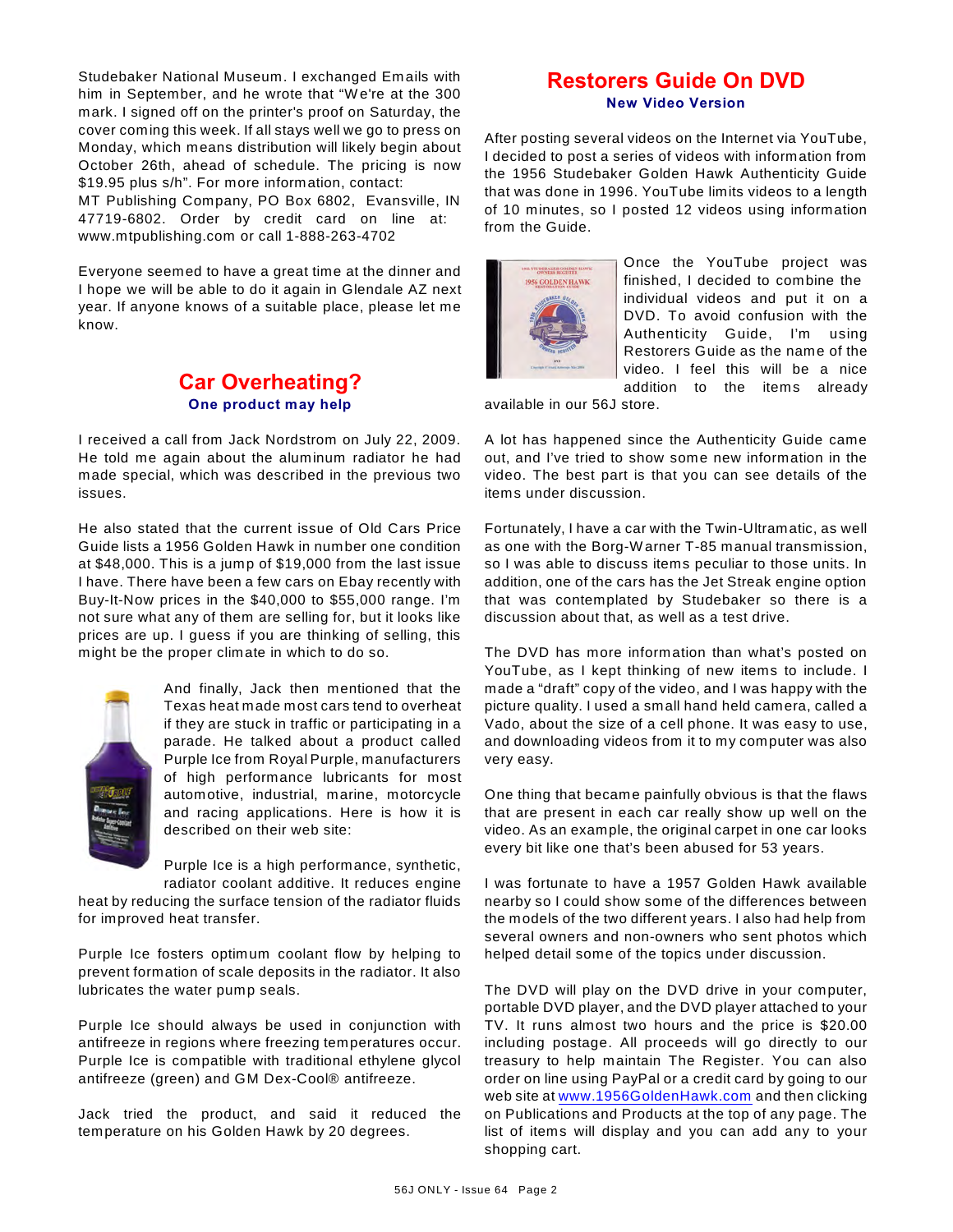## **56J Only** *Index Is Now Available*

Several people have asked about the availability of an index for our set of newsletters, most recently it was Bill Ladroga. Others made comments like, "it would sure be nice if there was an index of all the articles." I often thought about doing such and index, and wished I had the foresight to have started it with Issue 001.

That wish was usually the discouraging factor. The thought of parading through 60+ issues covering 20 years was simply too daunting a task. I didn't even know how to organize it. In the back of my mind I had always hoped someone else would want it so badly that he or she would just do it.

Then one day in early September, I started playing around with it. Soon I decided to have different categories for Engine, Brakes, Cooling, etc., and about 15-20 minutes later, I had gone through Issue 001. W ow, I thought. Only 62 issues to go. I should finish by the time I'm 102 years old That was somewhat discouraging, but then I remembered that I felt the same way when I started the 1956 Golden Hawk Body And Chassis Parts Catalog. Surely, that was a much more ambitious project than a simple index. Then again, I was a lot younger back then.

After a break for lunch, I reluctantly started on Issue 002. That one went a little faster, and so it was on to Issue 003. I'm not sure how many hours were involved, but when I quit for the day, I had completed 12 issues. OK, I thought, there is no timetable for this. It will take as long as it takes. At least it was started, and each day for the next week, I would spend several hours on the Index.

W ell, on Sunday, September 13 just after lunch, I finished Issue 063 and the Index was finished. The beauty of a project like this, the Parts Catalog, and the Authenticity Guide is that once it's done, it will be available for many years to come. Now, I can update the Index whenever I complete another issue of 56J Only, just like I should have been doing for the past 20 years.

I posted the Index on our web site. It is located on the same Newsletters page that has the links to all the issues. Just point your browser to:

#### [www.1956GoldenHawk.com](http://www.1956GoldenHawk.com)

and click on Newsletter. The Index will be just above all the individual newsletter issue links. Hard copies are available for \$3.50, but be aware that they will only be up to date with the current issue at that time. The version on the web site will always be current, and you can print a copy for yourself, or I can Email one to you at no charge.

Now, all I have to do is add this issue to the index, or I could just wait another twenty years, Hmm.

# **Mail Bonding**

**Letters are always welcome. If you need help or can offer advice, share it with other owners. (Edited as required.)**



## **Bill Glass May 29, 2009**

I just read the new newsletter. I have a question, and it has been driving me nuts for years.

My Hawk has about 90,000 miles on it. Sixty-five thousand on the old speedometer and then 23 years of driving it. W hen I restored it, I removed the oil pump, and cleaned the screen and the pipe that was attached to it and the floating flapper/cover, then I put it back in the rebuilt engine.

Could you clear this up for me. Are Studebaker Oil Pumps, those that were installed in Studebaker destined 352's a different pump than those that were installed in engines that were to be used in Packard automobiles. ???????

After 23 years, plus whatever the previous owner put on the car, I have had no oil pressure problems, no valve noises, and I get about 43 lbs of oil pressure at speed, and about one needles width less than 40 lbs at idle.

So are Studebaker 352 oil pumps different than Packard 352 oil pumps, and if so, why hasn't anyone printed this in the newsletter.? **(NOTE: See Issue 001, Pages 7-8)**

I have been getting the feeling over the years that we have this Chicken Little syndrome about the Sky Falling with these oil pumps. If those used in Studebakers are really different, and people know that they indeed have Studebaker oil pumps, why is there so much press on replacing and or rebuilding an oil pump that works.

I cannot see someone coughing up \$255 plus the cost of an Oldsmobile oil pump. plus other costs when it is not needed.

I just had my rear leaf springs fixed by a company in the Bronx, NY. Cost me \$240 and they spent about 90 min inserting and changing different leave combinations until they got the car to sit right. Now, could somebody using photos determine the proper ride height of the rear end. I have tons of photos of Hawks, from 56 to 61 and photos of 53 thru 55 and no two cars of the same model year have the same ride height.

#### **Bill Hughes June 1, 2009**

I'm getting a few things done on my car (6800237), one of them being the wheels. They had been painted black, over the original tangerine. W ith the car now being blue/white, I want to paint the wheels blue. The question arose whether the entire wheel, front and back, was painted the body color, or if only the front and rim itself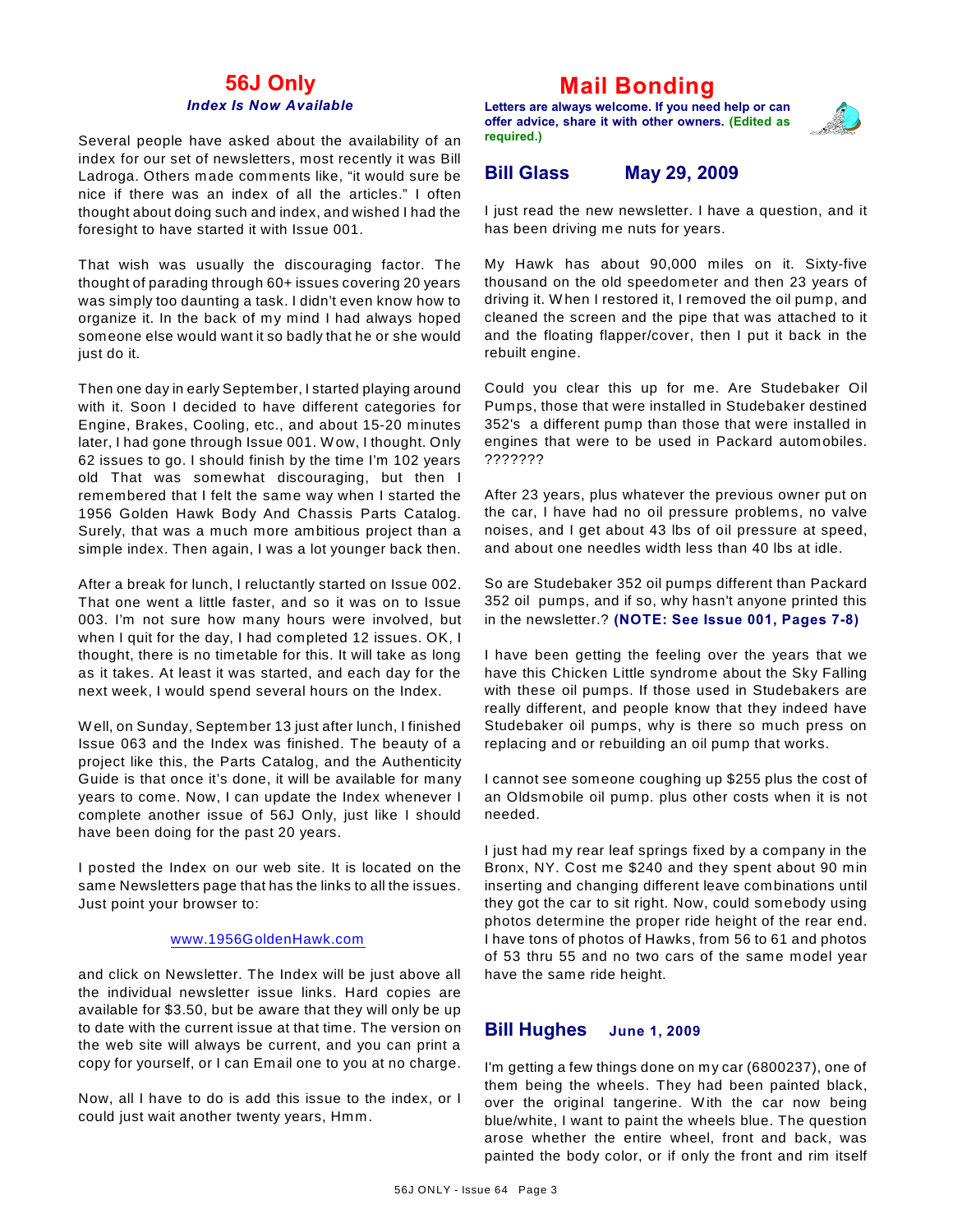was painted. If only the front was done, what color was the back of the wheel?

Keep up the good work, and thanks for your help.

## **Tom Kaiser (Florida Packard Club) June 8, 2009**

Thought I should tell you, Bob Aller died in Kansas just recently. He was the guru who could solve all the Ultramatic problems, and oil pump problems as well. He was with Packard Engineering during the late 50's! **(NOTE: Robert was employed by Packard Motor Car Company from 1950 through 1957, and then worked for Ford Motor Company until his retirement in 1985.)**

### **Wasif Ahmed Abu Dhabi, UAE July 28, 2009**



My friend owns a car in India that is thought to be a 56 Studebaker Golden Hawk. It is a pillar less coupe with a V8 engine. Don't have a chassis or engine number but the body is numbered as "56 J-K7 3096.

Could you help in positively

identifying this car. Is it a Golden or a Sky Hawk? Also we need help in sourcing parts for it. Car is in a poor condition and needs complete restoration. No idea when or how it came to India and who was the original owner.

### **Indrojit Sidcar India August 01, 2009**

I got your reference from my friend W asif. I require a few parts which are missing at the moment. I require all the body trims on the car and have attached a picture of the same highlighting the parts I need in red. Please have a look and let me know if they are available or not. As W asif said, any information would be appreciated.

W ell the 56J was shipped to India when new. The president, the commander and champions were imported in a dismantled condition and were assembled in India. My president was also assembled here. The 56J always came in Left hand drive till what I remember and they had the metric speedometer as well. The 56J was owned by The Royal Family of Nepal and then was sold to Mahindra & Mahindra and was used by the top most official and then the transmission gave trouble and they stopped using it and it was parked away for many years.

Then an employee of Mahindra & Mahindra bought it and put in a Ford transmission which is still in the car. Then this person had a crash in this car and he bent the chassis. He then got the car done up and parked it away. Then my father had seen this car and the previous owner was known to him but he was not willing to sell it and wasn't using it as well.

Then one day someone from the scrap market came and approached my father saying that this car is for sale so my father bought the car and started working on it and then there was some problem in our residence and the car was left open and the parts got lost. My president used to belong to a collector in Bihar (that's a state in East India) and we bought that car 6 years back.

Thank you W asif and Frank. I hope to have this car on the road as soon as possible.

### **Cornelis W. J. Smit Netherlands August 20, 2009**

Bought 6031921 last week. Car is running but a lot to do !! Engine silent running but lacks power, ultramatic slips in reverse. Rear main seal engine leaking. W hile driving car is searching for trees on the right, while braking searching for oncoming traffic. Old tires. Vinyl upholstery okay, fabric inserts gone. frame okay, body has had some patchwork done. Vents in front fenders are not there, not visible from the outside fender is spotless. Hood , doors, windows, chrome okay, trunk lid bad repair on hinge right side and on bottom.

Paint is very nice, no bubbles. tachometer replaced by VDO electronic unit, clock not working, heater valve shot. Electrics are so and so. Fins on rear fenders are missing, replaced by stainless strip, looks good though. It will take some time to get everything working properly. Except for the tranny I see no real problems .

The car will sit in my small collection next to: Avanti R2 1963, Packard Mayfair hardtop coupe 1951, Chrysler St. Regis 1955, RR Silver Cloud I 1956, Facel Vega FV4 1957, Muntz jet 1952, Talbot Lago T26 record 1947, Nash Healey Le Mans hardtop coupe 1953 & 1954, Ford Comete Monte Carlo 1955 ( France, built by Facel.) and 1954. Jensen Interceptor 1956 (Alum body) I am sure the car will like its company. Please go on with 56J Only. W ill keep you informed, Regards, Cornelis.

### **David Walker August 25, 2009**

I thought you would like to know my 56 Golden Hawk was used in the movie W ALKER PAYNE. Its in the movie store now DAVID W ALKER SC.

#### **Rob Pickering September 22, 2009**

I recently found a 1956 Golden Hawk that was originally owned by my grandmother and then driven by my father in high school (who passed away several years ago). I have been trying to locate this car for some years, and have finally located it.

I really appreciate all of the information on your website; it has been very valuable in evaluating this car.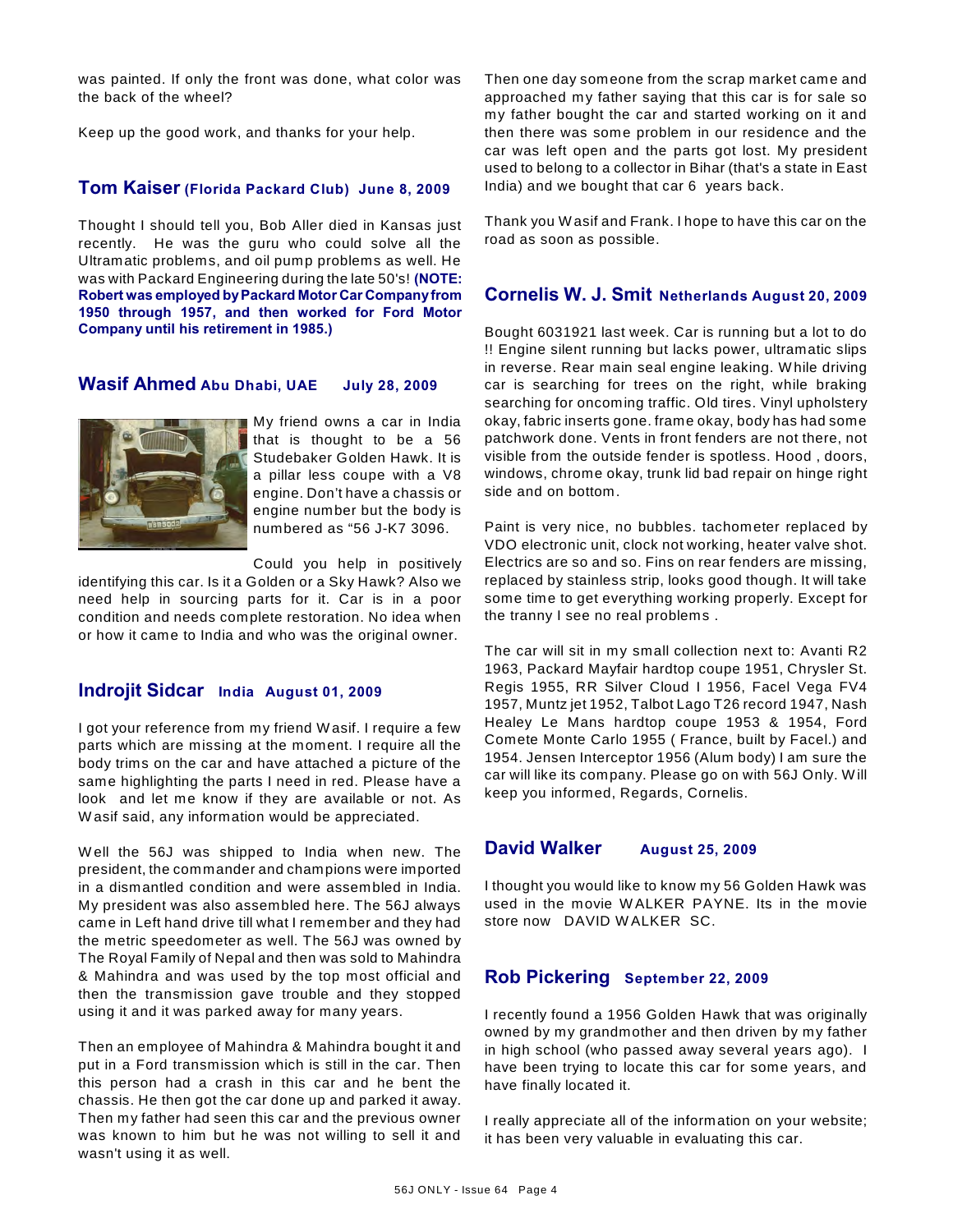I would like to ask a couple of questions.

This car currently has a speedometer that only goes to 120 MPH. Did any of these Golden Hawks come with this, and if not, how hard is it to purchase the correct 160 MPH speedometer?

Sentimental value aside, what would the approximate value of this car be in the following condition: (I deal with autos for a living so I know this is hard to do without seeing it, but I am just looking for an approximate range). 10+ year old restoration which included a poor paint job (masked around trim, painted weather stripping, etc.), upholstery redone in good condition, but with improper fabric and needs a headliner and bows, engine rebuild 20+ years ago (all original), runs and drives fine, some lifter noise, runs 40 psi. oil pressure, no rust, re-chromed bumpers, new rear springs, all original glass, T-85 transmission. Serial number: 6031956 (cool that it is the 1956 serial number), body number: 56J K72369.

This car was registered by John Stanberry, I am looking at purchasing it from his widow.

# **Here We Grow Again**

*Since the newsletter is now posted on the web site, we will no longer print addresses and phone numbers. If you move, please remember me when you send your change of address information.*

| 537 Terry D Wilson<br>Mishawaka IN        | SN 6033343<br>Prev. Owner Edward Ross Ball           |
|-------------------------------------------|------------------------------------------------------|
| 538 Scott Nordman<br>Paducah KY           | Serial # 6030903<br>Former Owner Dave Newton         |
| 539 Dan Kerner<br>Forestville CA          | Serial # 6032777<br>Former Owner Larry Moug          |
| 540 Mark Yardley<br><b>Berryton KS</b>    | Serial #6030469 6031495<br>Former Owner Jeff Darrell |
| 541 James Hurd<br>Statesville NC          | Serial # 6032720<br>Former Owner John Frey           |
| 542 Cornelis Smit<br>Kommenie Netherlands | Serial 6031921                                       |

Former Owner Eelco Folkertsma

543 Indrojit Sircar Serial # 6032564 Ghaziabad Uttarpradesh India

*NOTICE: In lieu of dues, and to help keep my records correct, registration forms are mailed to owners who haven't been heard from for several years. If you receive one, complete and mail it at once or you will be dropped from the mailing list.*

### **Administrative "Assistance"** *From Frank Ambrogio* **NOTE: Special notes and recurring items.**

**56JONLY Message Forum** Started by owner Scott Reid in July, 2002. A method for owners and fans to exchange ideas. Go to our web site and click on *56JONLY Message Forum*. Then follow the instructions to sign in or join.

**NOTICE:***If you want to contact me, or to include something in the newsletter, you must send it to me directly. You can do so through the 56SGHOR web site. NEVER write me at the Yahoo address.*

**56J ONLY, Electronic Version** The "E" version of the newsletter is in color, and undamaged in transit. If you would like to receive the newsletter electronically, *and save me a buck*, just let me know and send your Email address. I will send you a notice whenever the latest version is posted on the web site. You can read it, download it, and/or print it at your leisure.

Anyone with an Email address on file with me, will automatically receive the newsletter electronically. **Please let me know if you prefer to receive it by mail**. The mangling, ripping, and stains are free.

# *Wheel Estate*

**Due to our infrequent printing schedule, many ads may be quite old. Please let me know if the transaction has been completed. Cars**

**For sale:** 56 Golden Hawk #6031843, no motor or Trans \$2000. Ray Groves Kurbyville, Mo Ph 1-417-546-4138 (01-2009)

**Wanted:** I'm looking for a clean or restored (but no resurrected rust please) 56J only with T-85 and No Power Steering and No Power Brakes. Slight modifications, i.e. Caribbean 2X4 intake (or 374 engine) and Twin Traction are welcome. Keith Langendorfer KL4215@att.com 203-683-8406 (01/2009)

**Wanted:** Interested in 56 Golden Hawk with Standard/Overdrive transmission in finished or near-finished condition. Contact: Ron rstid@yahoo.com (01/2009)

**For sale:** 56 Golden Hawk #6033058. Mechanical restoration done, including brakes. Five new tires. All original parts. Set of 56 wheel covers and a set of 57 wheel covers. Needs paint and interior. \$8500. Snohomish, W A. Fred C. Howard, 360-568-1488, galaxie500@roadrunner.com (01/2009)

**For sale:** 56 Golden Hawk, Airforce Blue/Snowcap W hite. 90 percent restored to original. Only modification is seat belts have been added. Also have manuals and extra parts. Asking \$18,000 OBO. For info Kevin and Debi Carr 407-963-2818 debicarr@wildblue.net (01/2009)

**For sale:** I have two 56J cars that are fairly complete and very restorable, I am selling them both for \$2500 dollars. You can email me johnscianna@sbcglobal.net for more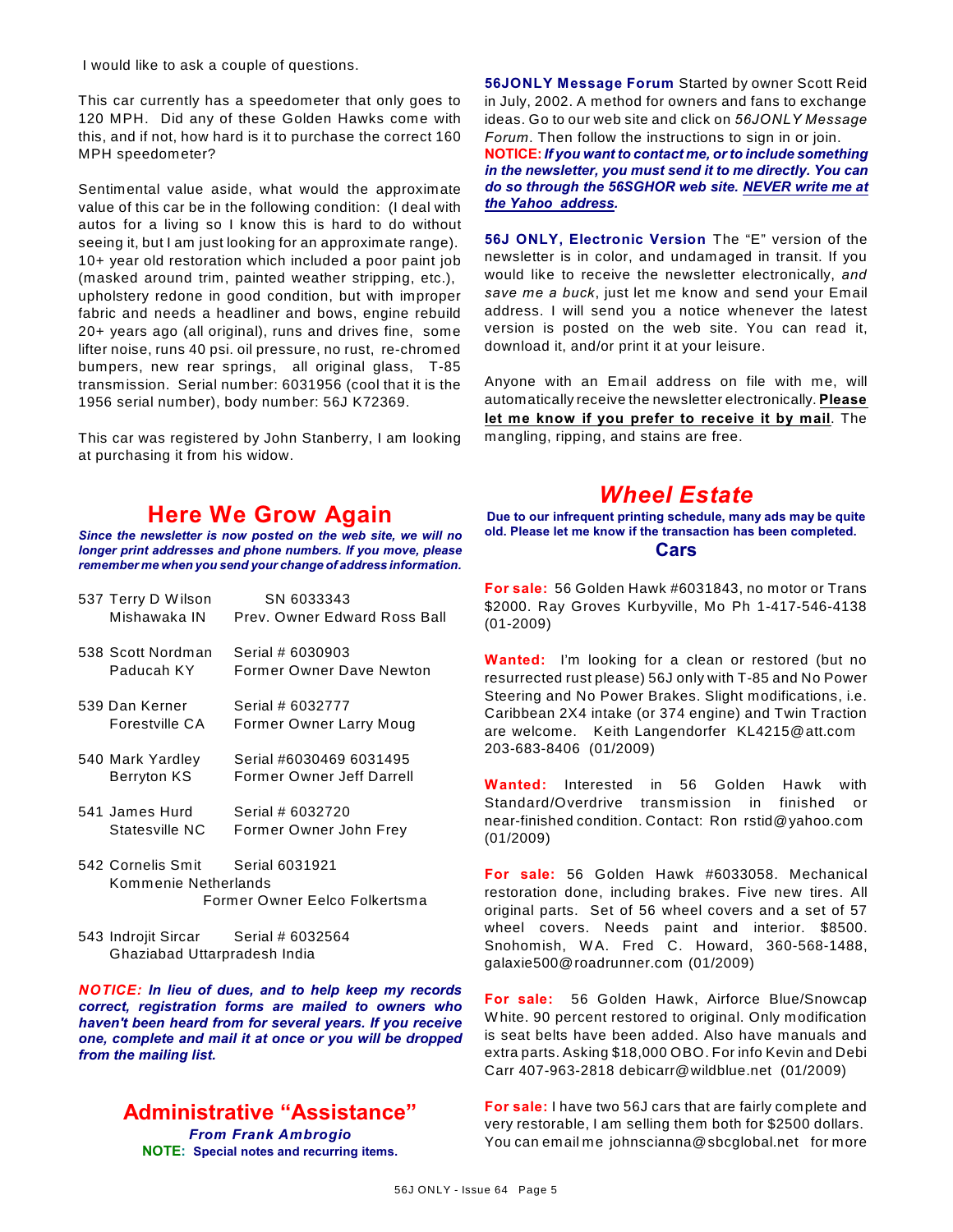info (make specific requests) or I can be reached by phone at 559-709-3229. virgilex@yahoo.com The cars are located in Fresno California. Thanks, John (11/2008)

**For sale**: 1956 GH Solid Builder, 352 V8, Auto Transmission, Restored Frame, Many used 56 J Parts, Call for needs. Many Studebaker Parts Available. K Body W indow Flipper Restoration Services, Stainless steel straightening, polishing. Very Good 56 Golden Hawk Hood. Dwayne Jacobson, 2620 Lake View Drive, Junction City, W I 54443 715-204-0258 studebaker56j@mac.com - web site - .mac.com/studebaker56j (02-2008)

#### **Other**

**For sale:** 56J Parts: New parts: Stainless Steel "Check-Mark" mounting brackets \$15/pr, Speedometer Cable (w/Ultramatic) \$50, Ultra Front Seal \$10, Pilot Bearing \$25, Brake W heel Cylinders \$35/ea, 160 deg Thermostat \$5, Inner Fin hold-down mouldings (C-Chrome w/mounting clips) \$75/pr, Late- style Sparkplug W ire Bracket Rubber Grommets \$2/ea NOS parts: Rear Speaker kit \$75, Distributor \$250, Jack Base, Jack Handle, Dip Stick, Tie Rod Ends, Door strikers, Motor Mounts, Hood Springs, 1956-57-58 Hawk window regulators (inquire), Ultramatic tail shaft seal \$10, 56J Exhaust Manifold gasket set \$25, '56 Hawk trunk lock housing assy. \$75, '56 Hawk front fender spears \$85ea/\$165pr., '56 Hawk Inst. lite switch \$25, '56 Hawk Climatizer switch \$30, Right front fender extension(all Hawks) \$35, W indow cranks \$25, Int. door handles \$35, 12 Volt Sparton Low tone horn for 56J and other Hawks \$75 - many more- Please Inquire. Rebuilt parts: Tach sending units \$125 + core, W ater Pumps \$95 + core, Fuel Pumps \$95 + core. Used Parts: Lots of trim, switches, gauges, sheet metal, etc. Please Inquire. 56J Tune-up parts: Points, Rotors, Condensers, and Dist. Caps, Spark Plugs \$15 (set of 8), Carburetor repair kits \$35 . Contact: Brent Hagen, 6220 SE 55th Ave., Portland, OR 97206-6800. Email: ghawk352@effectnet.com Phone 971-219-9687 (09-2009)

**Wanted:** High tone horn for my 56J. Bill Ladroga, (941) 378-7070 ladroga@juno.com. (12-2008)

**For sale:** Just found a stash of 1998 manufacture NOS Packard V8 hydraulic valve lifters. These were made by Johnson, a major OEM supplier, before they went out of business. To get enough for my use, I had to buy two cases, 234 units. W ill sell them to my '56J friends for \$9.00 each. For comparison, most major Packard suppliers are asking \$14-16 each. **Oil pressure fix** for Packard V8s. The factory engineers redesigned the oiling system to ameliorate the lifter clatter problems. The cam retainer plate and spacer has been remanufactured in A2 tool steel and is now available. Offered to '56J members for \$75, including shipping. Don't rebuild your Packard V8 without it. Send cashier's check, money order or PayPal to Jack Vines, 3227 E. 28th Avenue, Spokane, W A 99223 PackardV8@ com cast.net Packard V8 Lim ited. 509-535-8610. (06-2006)

# **1956 Golden Hawk Services**

**New Dial Glass** for all 1956 and 1957 Studebaker Delco radios, including 56J's. Accurate reproduction dial glass, just like the original,  $$20 + $4$  shipping. ALSO:

**Rebuilt Packard water pumps** for sale \$95, plus \$10.00 for shipping, \$45.00 core charge. ALSO:

**Tachometer Sending Units**: I can repair most and I rebuild sending unit to tachometer cables. ALSO:

**Transmission Puke kit-II**: Stop that fluid from belching out the dip stick tube on start up. \$5 ppd. Mail check to Brent Hagen, 6220 SE 55th, Portland, OR 97206-6800 E-mail: ghawk352@effectnet.com (05/2008)

**Adhesive Vinyl Inserts,** for 1956-1961 Studebakers with wheel cover (AC 2799). Enough to apply to 4 hubcaps, with spare inserts. Directions included \$27.50,



includes shipping in continental U.S. Right Impression, 319 S Chestnut St, Kimball, NE 69145, Phone or Fax: 308-235-3386 rimpres@earthlink.net (11-2006)



**Air conditioning** for 1955-56 V-8 Packard engine in whichever car it is in. You will need the third pulley and bolt for the crankshaft to drive the compressor. Modern, dependable, serviceable equipment starts with the Sanden

compressor, 100-AMP alternator to keep your battery charged, and the electric cooling fan. **AC pulley and bolt** \$300.00, **Bracket Kit** for alternator & compressor including offset oil fill tube and all hardware, NAPA numbers for belts, etc. \$350.. Includes shipping and handling.. Jack Nordstrom, 3023 Pine Valley Dr,, New Braunfels TX 78130, 800-775-7077. (04/2006)

**Ultra One Rust Remover**: Non Acid Product. No fumes, no gloves required, reusable product, cleans up with water, biodegradable, easy to use. Does not affect rubber, gaskets, seals, decals or stickers, plastics, most paints. Dissolves Rust Only. For a brochure call 847-464-5119 or write: Roscoe Stelford 15N119 Reinking Rd Hampshire IL 60140 or Email stelfordsinc@aol.com

www.weremoverust.com **Code RCS15** (12/2005)

**Reproduction Tail Light Housings.** Left and right side, \$195.00 each. **Parking Lamp Socket and Cable** part #1312869**. Exhaust extension. AC-2754** Originally available on 1956 Hawks and station wagons. Chrome finish.\$65.00 ea. **1-104 Oil Filter Decal** \$6.00 ea. **1-083 Valve Cover Decal** (need 2) \$6.00 ea. **1562457 Front brake drum**, finned complete with hub, cups, & studs \$189.00. All items plus 10% S/H. Studebaker International, 97 North 150 W est, Greenfield IN 46140-8562, 317-462-3124, FAX 317-462-8891, *(Prices subject to change)* www.studebaker-intl.com info@studebaker-intl.com (08-2004)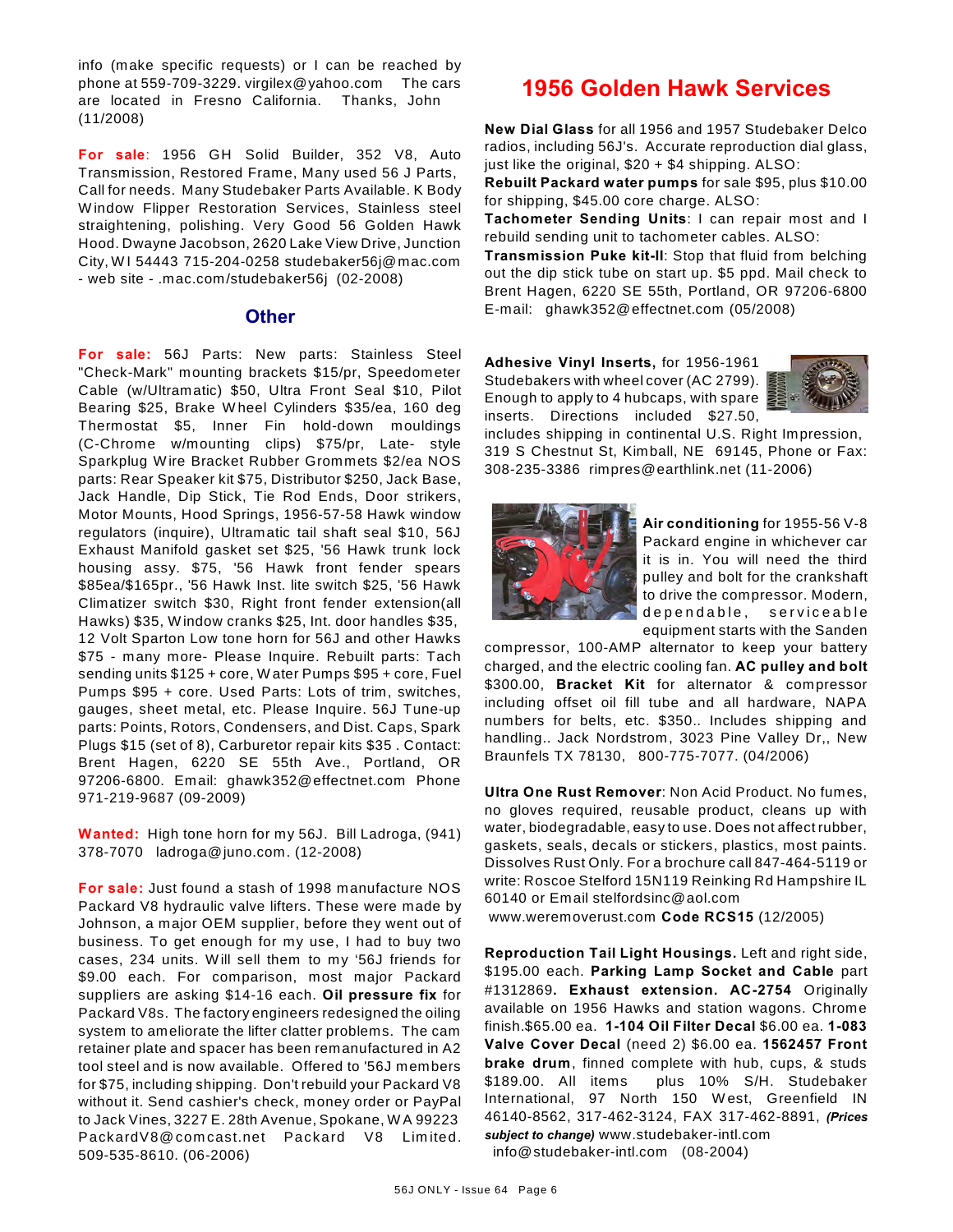**Recast Steering Wheel PN 1540647,** white, 17", just like the original. \$575.00 + \$25.00 S/H. Shrock Body Shop, 3999 Tyrone Pike, Coalport PA 16627. www.shrockbrothers.com/steering\_wheels.html (04/04)

**Electronic Ignition Modules** for 1956 Golden Hawk. Use the tachometer sending unit with the points system. John Brooks, 1821 Ft W orth Hwy, W eatherford TX 76076, Tel 817-594-0840. www.studebakerfarm .com studefarm@yahoo.com. (03-2004)

#### **Ultramatic Transmission Shift Indicator**.



indented letters pre-painted from the rear.  $\frac{1}{40.00 + S/H}$ Die-cast Metal, with a clear casting, and Bill Glass, 18 Lorenz Dr, Valhalla NY 10595. 914-761-5788 or BondoBill1@aol.com (02-2004)



**AC-2799 reproduction Spoke Type hubcaps**. \$500.00 per set plus shipping. Richard Quinn, 20026 W olf Rd, Mokena IL 60448, 708-479-2658, FAX 708-479-8965, rtq11@aol.com (10/2002)

**Ultra400 Automatic Transmission Conversion** for your 1956 Golden Hawk. Enjoy the difference and confidence. No puking overflow. More power to the wheels. For more information: Jack Nordstrom, 4975 IH-



35 South, New Braunfels TX 78132, Tel 800-775-7077.

**1956 Sky Hawk and Golden Hawk headliner trim bows.** 3 piece set with tapered ends. \$110.00 per set (includes shipping). Myron McDonald, 417-678-4466 or 417-678-2631, email pmeyer@hdnet.k12.mo.us

**Reproduction Tail Light Lenses** 1956 C-K part# 1312694, \$49.00 ea. Chuck & Chris Collins, 2410 W Freeway Lane, Phoenix AZ 85021, 602-995-5311, FAX 419-858-5900, Email chuck@studebakerparts.com. On the web at :www.studebakerparts.com

#### **1956 Golden Hawk Window Price Sticker**

|             | SPORTS CAR FUN<br><b>PRACTICAL GRANTS</b>                                                                                                                                                                                                                                                                                                                                                                                                                                                                                                                                                                                       |
|-------------|---------------------------------------------------------------------------------------------------------------------------------------------------------------------------------------------------------------------------------------------------------------------------------------------------------------------------------------------------------------------------------------------------------------------------------------------------------------------------------------------------------------------------------------------------------------------------------------------------------------------------------|
| ÷<br>۰<br>٠ | <b>This Assessed Board Affects and all</b><br>of the following at 14 month cost<br>a company of the control.<br><b>COLORADO</b><br>as come too a lost concer-<br><b>STOR &amp; LIST Selections Store</b><br>a. There is seen and business that<br><b>STATISTICS</b><br><b>Replace and Septimal Profits</b><br>Specia has fixed with court<br>$\sim$<br><b>Restort contributions</b><br><b>Astronomed Automotive Section</b><br><b>Recording them that home for-</b><br><b>Mind saider authorities</b><br>have direct your substant<br><b>State and contact a later with</b><br><b><i><u>Schmidter</u> &amp; million and</i></b> |
|             |                                                                                                                                                                                                                                                                                                                                                                                                                                                                                                                                                                                                                                 |

The design is based upon the general design of stickers which were actually done during the period 1959 thru 1966. Send \$40 along with serial number and options/accessories which were originally on your car (a copy of the production order would be very helpful.) If your car has

been repainted and options/accessories added or deleted and you want the sticker to reflect the car as it is now just include the information. I have all of the prices. Questions, telephone 708-479-2658 or Richard Quinn 20026 W olf Rd. Mokena, IL 60448. [rtq11@aol.com](mailto:rtq11@aol.com)

# **56J Club Items**

*All Proceeds Help Maintain the Register Items can be ordered on-line*

**1956 Studebaker Golden Hawk Parts Catalog.** 320 pages. Includes specifications, part numbers, illustrations, indexes, utility items, and accessory codes, and a list of service bulletins (add \$15.00 foreign S/H).



\$38.00

**1956 Studebaker Golden Hawk Authenticity Guide.** Documents most of the quirks with 30 color photos and all decals shown. Divided into sections covering the engine, exterior, interior, trunk, paint and accessories (add \$13.00 foreign S/H)



**DVD and CD Items** PDF format, viewable with Adobe® Acrobat® Reader (included).

|         | .       |         |         |         |
|---------|---------|---------|---------|---------|
| \$20.00 | \$20.00 | \$11.00 | \$11.00 | \$11.00 |

**1956 Studebaker Passenger Car Manuals on DVD+R. (Not for TV DVD player)** Contains the files that are on all three CDs plus the 1955-58 Chassis Parts Manual, 1953- 58 Body Parts Manual, 1956-57 Shop Manual, and the 1958 Shop Manual Supplement **\$20.00 1956 Golden Hawk Restorers Guide on DVD** Contains a video version of the Authenticity Guide. **\$20.00 1956 Studebaker GH Manuals on CD** Parts Catalog, Authenticity Guide, 1956 Owners Manual, Accessories Catalog, and W arner Overdrive Manual. **\$11.00 56J ONLY Newsletters on CD** Contains all the back issues of 56J Only. **\$11.00 1956 Studebaker GH Production Orders CD** All 4073 Production Orders for 1956 Golden Hawks, produced directly from our data base. **\$11.00** - - - - - -

**Copy of the Original Production Order** for your car. Directly from microfilm, Send serial number. **\$12.00**

**Name Badge** Soft vinyl, 4" x 3" with our logo in your car's color \$3.00.

| <b>Patch</b> $4-1/2$ " x $2-1/2$ " Can be sewn or glued to |         |         |
|------------------------------------------------------------|---------|---------|
| a cap or shirt. Red on white background.                   |         |         |
| Decals-Tags-                                               |         | \$3.50  |
| Oil Filler Cap, blue/buff                                  | \$3.00. |         |
| Oil Bath, yellow/black                                     |         | \$4.00. |
| Seat Belt, red/black/white (need 2) ea.                    |         | \$3.00. |
| Generator Field Terminal Tag, red                          |         | \$1.50. |
| Tachometer Sending Unit Tag, red                           |         | \$3.00. |
| <b>Club Rosters</b> (send Email or SASE, owners only)      |         |         |

**Most Items Are Available On-line at the 56J Store** *Make Checks Payable to Frank Ambrogio.*